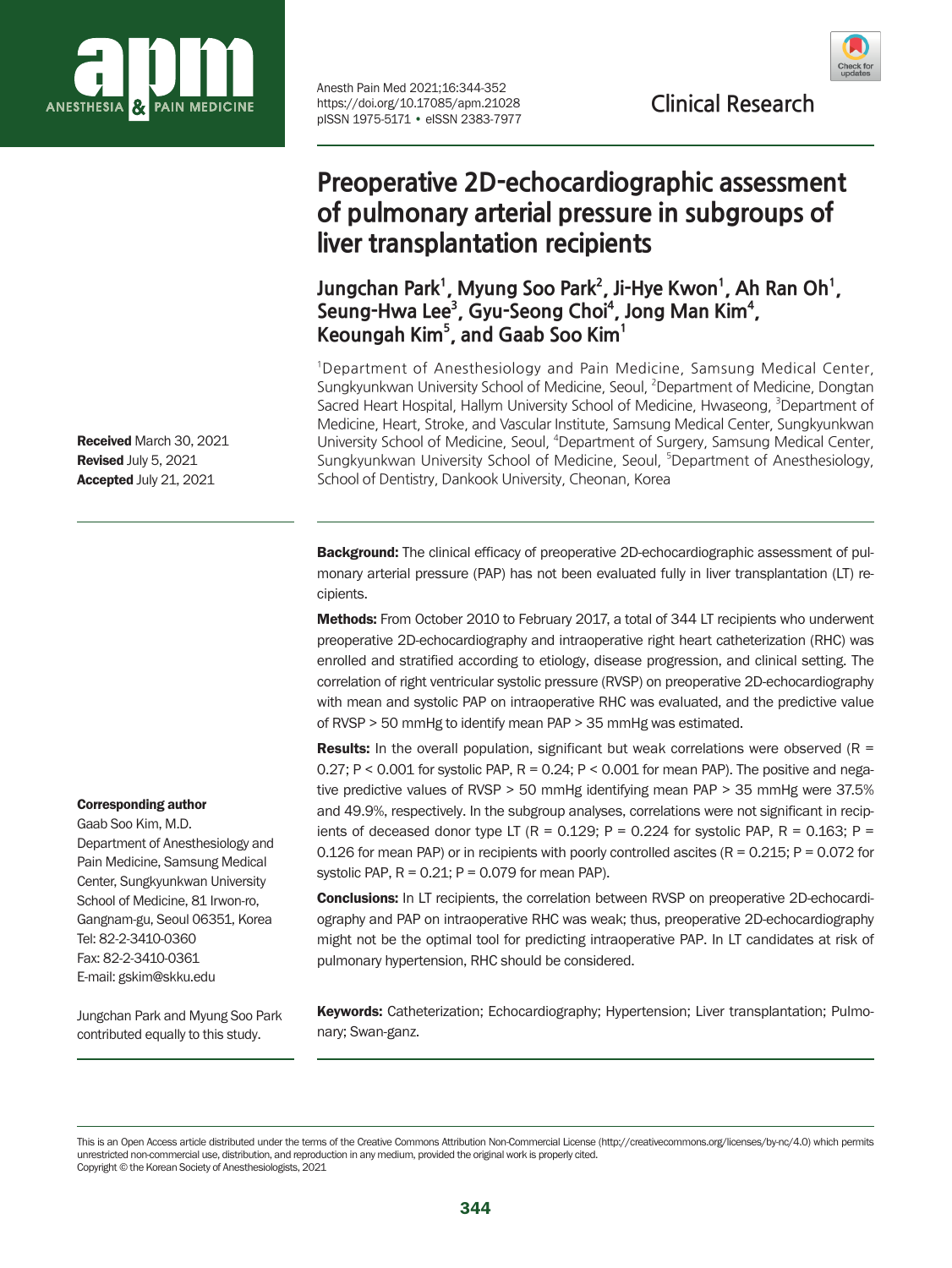## **INTRODUCTION**

Pulmonary hypertension (PH) is not uncommon in endstage liver disease, and the presence of PH is of particular concern in liver transplantation  $(LT)$  [\[1](#page-7-0)[,2](#page-7-1)]. The current diagnostic criteria for porto-pulmonary hypertension require hemodynamic measurements obtained via right heart catheterization (RHC): mean PAP (mPAP) > 25 mmHg, pulmonary vascular resistance > 3 Woods units, and pulmonary capillary wedge pressure  $\langle 15 \text{ mmHg} [3]$  $\langle 15 \text{ mmHg} [3]$ . Reportedly, the mortality of LT exponentially increased at the threshold of mean pulmonary artery pressure (PAP) over 35 mmHg [\[4\]](#page-7-3). Thus, RHC, the gold standard for evaluating pulmonary hemodynamics in high-risk candidates, has been justified despite the invasiveness of the procedure associated with fatal complications such as bleeding and arrhythmia [\[5](#page-7-4)].

To select patients at risk, the current guidelines recommend echocardiographic assessment for screening for all LT candidates [[6\]](#page-7-5). 2D-Echocardiography is a non-invasive, widely available, and relatively inexpensive diagnostic method [\[7](#page-7-4)], and previous studies have demonstrated its clinical efficacy in LT candidates  $[8,9]$  $[8,9]$  $[8,9]$ . Because PH that responds well to preoperative treatment is indicated for LT [\[1](#page-7-0)], continuous monitoring of PAP is crucial in liver allocation as well as screening of PH [\[10](#page-8-0)[,11](#page-8-1)]. 2D-Echocardiographic assessment has shown benefits in monitoring progression or improvement of PH [\[7](#page-7-4)], but reliability of preoperative 2D-echocardiography in predicting actual intraoperative PAP remains uncertain.

Our institution is a large-volume center with experience of more than 2,000 LT cases over 20 years. Preoperative 2D-echocardiography is included in the routine preoperative evaluation and is performed and interpreted by echocardiographers and cardiologists. All intraoperative parameters measured by direct cannulation are recorded in the institutional LT database by attending anesthesiologists. This study evaluated the correlation between right ventricular systolic pressure (RVSP) on preoperative 2D-echocardiography and PAP measured by intraoperative RHC and whether preoperatively high RVSP could predict intraoperative mPAP > 35 mmHg.

# **MATERIALS AND METHODS**

# **Study population and data collection**

The Institutional Review Board at our institution approved

this study and waived the need for individual consent (no. 2018-12-095-001). The study was conducted according to the principles of the Declaration of Helsinki. Study data were derived from the institutional LT database and retrospectively analyzed. From October 2010 to February 2017, 415 adult LT recipients with intraoperative RHC were enrolled in the registry. Exclusion criteria were recipients undergoing multiple organ transplantations ( $n = 6$ ) or without RVSP measurement on preoperative 2D-echocardiography (n = 65). Clinical, laboratory, and outcome data were collected by a trained coordinator using standardized case report protocols from institutional electric medical records. All recipients were analyzed anonymously.

#### **Study endpoints**

The primary endpoint was the correlation between RVSP on preoperative 2D-echocardiography and systolic PAP (sPAP) on intraoperative RHC according to demographic characteristics (sex and body mass index), disease severity (model for end-stage liver disease [MELD] score and presence of ascites), type of LT (living donor or deceased donor), and etiology of disease (cirrhotic or non-cirrhotic). The secondary endpoints were the correlations between RVSP on preoperative 2D-echocardiography and mean pulmonary arterial pressure (mPAP) on intraoperative RHC in the above subgroups.

The positive and negative predictive values of RVSP > 50 mmHg for identifying mPAP > 35 mmHg and sPAP > 50 mmHg were calculated [\[4](#page-7-3)[,7](#page-7-4)]. Based on intraoperative RHC, recipients with porto-pulmonary hypertension, defined as mPAP > 25 mmHg, pulmonary vascular resistance > 3 Woods units, and pulmonary capillary wedge pressure < 15 mmHg according to the current guideline [3], were identified, and the baseline characteristics and preoperative treatments in these recipients were reported.

# **Pulmonary pressure on 2D-echocardiography and RHC**

Following institutional protocol, preoperative 2D-echocardiography was performed in every patient scheduled for LT using various models of commercially available equipment. The following formula was used to calculate RVSP with the assumption of no significant right ventricular outflow tract obstruction:

 $RVSP = 4 \times (V)^2 +$  assumed right atrial pressure;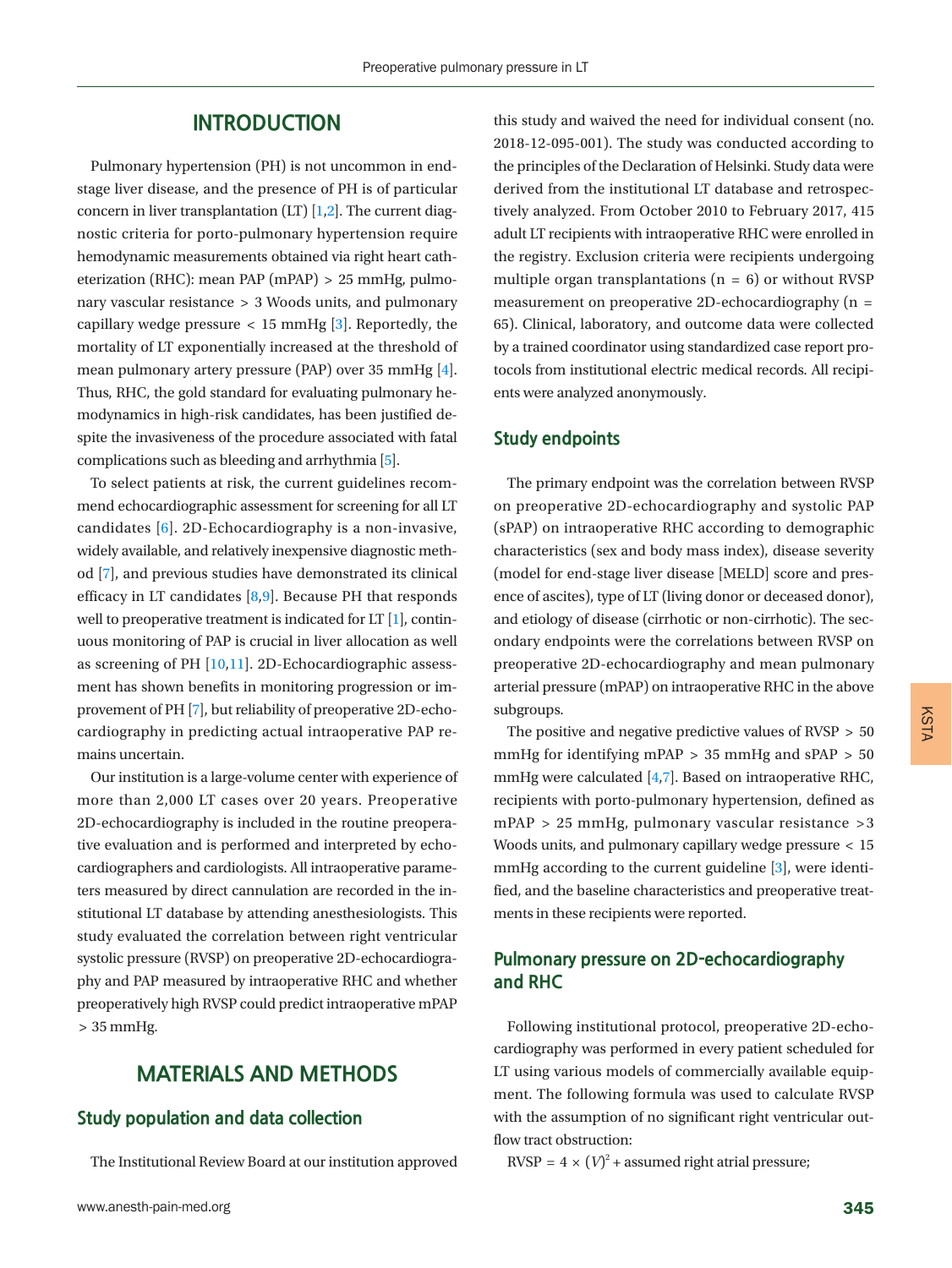$V =$  peak velocity of the tricuspid valve regurgitant jet (meters per second);

Right atrial pressure was estimated to be 5, 10, or 15 mmHg according to diameter and collapsibility of the inferior vena cava [[12](#page-8-2)].

According to institutional protocol, a pulmonary arterial catheter (Edward Lifesciences LLC, USA) was inserted by the attending anesthesiologist and connected to an electronic transducer to measure hemodynamic parameters. To minimize stress, PAP was measured after stabilization from induction of anesthesia but before surgical incision.

### **Anesthetic care**

Anesthetic care was standardized according to institutional protocol. After applying monitoring devices (peripheral capillary oxygen saturation, five-lead electrocardiography, noninvasive arterial blood pressure), anesthetic induction was achieved with thiopental sodium and maintained with isoflurane. Remifentanil was infused to respond to hemodynamic changes. The respiratory rate was set to achieve normocapnea. Fluids and pressor drugs were infused to maintain mean arterial pressure 70 mmHg.

#### **Statistical analysis**

The mean pressures between 2D-echocardiography and RHC were compared using t-test and are presented as mean ± standard deviation (SD). The correlation was analyzed using Spearman's correlation coefficient and presented as R and P values. Scatter plots and Bland-Altman plots for subgroups were generated. Statistical analyses were performed with IBM SPSS Statistics software Version 20.0 (IBM, USA). P values < 0.05 were considered statistically significant.

## **RESULTS**

A total of 344 recipients was enrolled for analysis. The median age of recipients was 54 years (interquartile range, 49.2–60.0 years). The median duration between 2D-echocardiography and RHC was 20 days (interquartile range, 13.0–40.8 days). The mean value of RVSP on preoperative 2D-echocardiography was significantly higher than that of sPAP on intraoperative RHC (27.2  $\pm$  7.1 vs. 22.0  $\pm$  7.3; P value < 0.001). Similar results were observed in most subgroups [\(Table 1\)](#page-2-0). Correlations of the entire population between RVSP on preoperative 2D-echocardiography and PAP

on intraoperative RHC were significant but weak for both sPAP and mPAP (R = 0.27; P < 0.001 for sPAP, R = 0.24; P < 0.001 for mPAP) [\(Table 2](#page-3-0)). However, different results were found in some subgroup analyses. In recipients without ascites or with controlled ascites, RVSP on 2D-echocardiography correlated well with both sPAP and mPAP, whereas recipients with uncontrolled ascites showed nonsignificant results (R = 0.215; P = 0.072 for sPAP, R = 0.21; P = 0.079 for mPAP). The correlation also showed inconsistent significance according to type of LT, being significant in recipients of living donor LT but not in those of deceased donor LT (R  $= 0.226$ ; P < 0.001 vs. R = 0.129; P = 0.224 for sPAP, R = 0.193;  $P = 0.002$  vs.  $R = 0.163$ ;  $P = 0.126$  for mPAP). Analyses according to disease progression showed that the correlations were significant irrespective of MELD score [\(Table 2](#page-3-0)).

A scatter plot of the entire population is shown in [Fig. 1.](#page-7-6) Scatter plots for separate analyses according to type of LT [\(Fig. 2\)](#page-4-0) and degree of ascites [\(Fig. 3](#page-4-1)) are presented. In addition, Bland-Altman plots were generated. According to t-test and regression analysis, the bias between RVSP and sPAP (mean value of RVSP-sPAP) was 5.24 mmHg (SD  $\pm$  8.45), and the 95% limits of agreement were 21.80 and –11.32 mmHg [\(Fig. 4\)](#page-5-0). For mPAP, the bias between RVSP and mPAP

<span id="page-2-0"></span>Table 1. Mean RVSP on 2D-Echocardiography and sPAP on RHC

| Variable                           | <b>RVSP</b> | sPAP                                    | P value |  |
|------------------------------------|-------------|-----------------------------------------|---------|--|
| Overall recipients ( $n = 344$ )   |             | $27.2 \pm 7.1$ 22.0 $\pm$ 7.3 < 0.001   |         |  |
| Male (n = 258)                     |             | $26.9 \pm 7.2$ 21.7 $\pm$ 7.4 < 0.001   |         |  |
| Female $(n = 86)$                  |             | $28.2 \pm 6.7$ 22.9 $\pm$ 6.8 < 0.001   |         |  |
| $BMI < 25 (n = 247)$               |             | $27.2 \pm 7.5$ 21.7 $\pm$ 7.4 < 0.001   |         |  |
| BMI $\geq$ 25 (n = 97)             |             | $27.1 \pm 6.1$ 22.7 $\pm 6.8$ < 0.001   |         |  |
| $MELD < 25 (n = 247)$              |             | $27.0 \pm 6.3$ 21.8 $\pm$ 7.1 < 0.001   |         |  |
| $MELD \ge 25 (n = 97)$             |             | $27.7 \pm 9.3$ 22.6 $\pm 7.9 \le 0.001$ |         |  |
| No ascites ( $n = 162$ )           |             | $26.1 \pm 5.9$ 20.7 $\pm$ 6.0 < 0.001   |         |  |
| Ascites ( $n = 182$ )              |             | $28.1 \pm 8.0$ 22.9 $\pm$ 7.9 < 0.001   |         |  |
| Controlled ascites $(n = 111)$     |             | $28.8 \pm 8.2$ 22.8 $\pm$ 8.6 < 0.001   |         |  |
| Uncontrolled ascites $(n = 71)$    |             | $27.0 \pm 7.5$ $23.5 \pm 7.2$ < 0.001   |         |  |
| Living donor LT ( $n = 254$ )      |             | $26.2 \pm 6.5$ 20.8 $\pm$ 6.2 < 0.001   |         |  |
| Deceased donor LT $(n = 90)$       |             | $30.1 \pm 7.9$ 25.3 $\pm$ 8.9 < 0.001   |         |  |
| Cirrhotic disease (n = 281)        |             | $26.3 \pm 6.4$ 20.6 $\pm$ 5.9 < 0.001   |         |  |
| HBV related disease ( $n = 227$ )  |             | $26.6 \pm 6.6$ 20.7 $\pm 6.5 \le 0.001$ |         |  |
| HCV related disease ( $n = 32$ )   |             | $27.4 \pm 7.8$ 21.4 $\pm$ 6.0 < 0.001   |         |  |
| Alcoholic disease ( $n = 50$ )     |             | $27.7 \pm 7.7$ 24.9 $\pm$ 9.6           | 0.110   |  |
| Non-cirrhotic disease ( $n = 63$ ) |             | $31.2 \pm 8.7$ 28.0 $\pm$ 9.4 0.046     |         |  |

Values are presented as mean ± SD. RVSP: right ventricular systolic pressure, sPAP: systolic pulmonary arterial pressure, RHC: right heart catheterization, BMI: body mass index, MELD: model for end-stage liver disease, LT: Liver transplantation, HBV: hepatitis B virus, HCV: hepatitis C virus.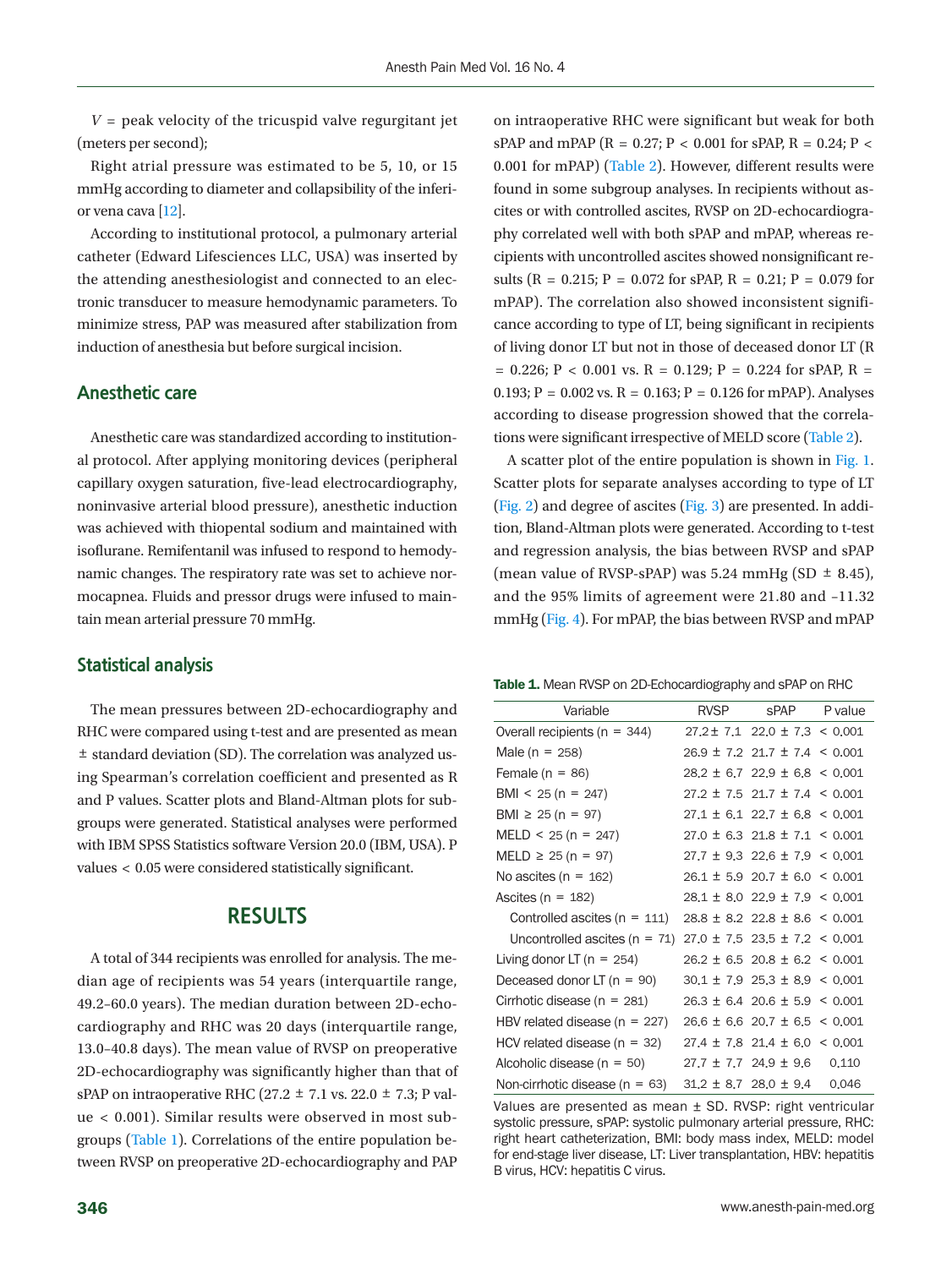| Variable                   | Number (%) |         | <b>sPAP</b> | mPAP    |         |  |
|----------------------------|------------|---------|-------------|---------|---------|--|
|                            |            | R value | P value     | R value | P value |  |
| Overall recipients         | 344        | 0.27    | < 0.001     | 0.24    | < 0.001 |  |
| Male                       | 258 (75)   | 0.244   | < 0.001     | 0.184   | 0.003   |  |
| Female                     | 86 (25)    | 0.312   | 0,003       | 0,325   | 0.002   |  |
| BMI $\leq$ 25              | 247 (71.8) | 0.26    | < 0.001     | 0.252   | < 0.001 |  |
| BM > 25                    | 97(28.2)   | 0.305   | 0.002       | 0.192   | 0.060   |  |
| MELD < 25                  | 265 (76.8) | 0,213   | < 0.001     | 0.18    | 0.003   |  |
| $MELD \geq 25$             | 79 (22.8)  | 0,446   | < 0.001     | 0,424   | < 0.001 |  |
| No ascites                 | 162 (46.7) | 0.213   | 0,006       | 0.155   | 0,049   |  |
| <b>Ascites</b>             | 182(5.3)   | 0,281   | < 0.001     | 0,257   | < 0.001 |  |
| Controlled ascites         | 111 (32.3) | 0.316   | 0,001       | 0,307   | 0,001   |  |
| Uncontrolled ascites       | 71 (20.6)  | 0.215   | 0.072       | 0,21    | 0,079   |  |
| Living donor LT            | 254 (73.8) | 0.226   | < 0.001     | 0.193   | 0.002   |  |
| Deceased donor LT          | 90(26.2)   | 0.129   | 0.224       | 0.163   | 0.126   |  |
| Cirrhotic disease          | 281 (81.7) | 0.19    | 0.001       | 0.133   | 0,026   |  |
| HBV related disease        | 227 (66)   | 0.25    | < 0.001     | 0.17    | 0.010   |  |
| <b>HCV</b> related disease | 32(9.3)    | 0,046   | 0.803       | 0,691   | 0,690   |  |
| Alcoholic disease          | 50(14.5)   | 0.317   | 0.025       | 0,313   | 0,027   |  |
| Non-cirrhotic disease      | 63(18.3)   | 0.203   | 0.110       | 0,254   | 0.045   |  |

<span id="page-3-0"></span>

RVSP: right ventricular systolic pressure, PAP: pulmonary arterial pressure, RHC: right heart catheterization, sPAP: systolic PAP, mPAP: mean PAP, BMI: body mass index, MELD: model for end-stage liver disease, LT: Liver transplantation, HBV: hepatitis B virus, HCV: hepatitis C virus.

(mean value of RVSP-mPAP) was 12.79 mmHg (SD  $\pm$  7.34), and the 95% limits of agreement were 27.17 and –1.59  $mmHg$  [\(Fig. 5\)](#page-5-1).

The positive and negative predictive values of RVSP > 50 mmHg on echocardiography for identifying mPAP > 35 mmHg were 37.5% and 49.9%, respectively, and 28.6% and 49.8% for sPAP > 50 mmHg [\(Table 3\)](#page-5-2). According to intraoperative measurements from RHC, five recipients were diagnosed as porto-pulmonary hypertension. In contrast to the results from the other subgroups, preoperative RVSP was lower than sPAP in intraoperative RHC in these recipients  $(38.2 \pm 16.5 \text{ vs. } 40.6 \pm 8.0).$ 

# **DISCUSSION**

In this study, we evaluated the correlation between RVSP on preoperative 2D-echocardiography and PAP on intraoperative RHC and found a significant but weak correlation in the overall population. In the Bland-Altman plots, the difference between RVSP and PAP tended to be more significant when RVSP or PAP was higher. The subgroup analyses demonstrated that the correlation was not significant in recipients with uncontrolled ascites or in recipients of de-



Fig. 1. Scatter plot of the entire population. sPAP: systolic pulmonary arterial pressure, mPAP: mean pulmonary arterial pressure.

ceased donor LT. The results of this study suggest that pulmonary pressure on preoperative 2D-echocardiography KSTA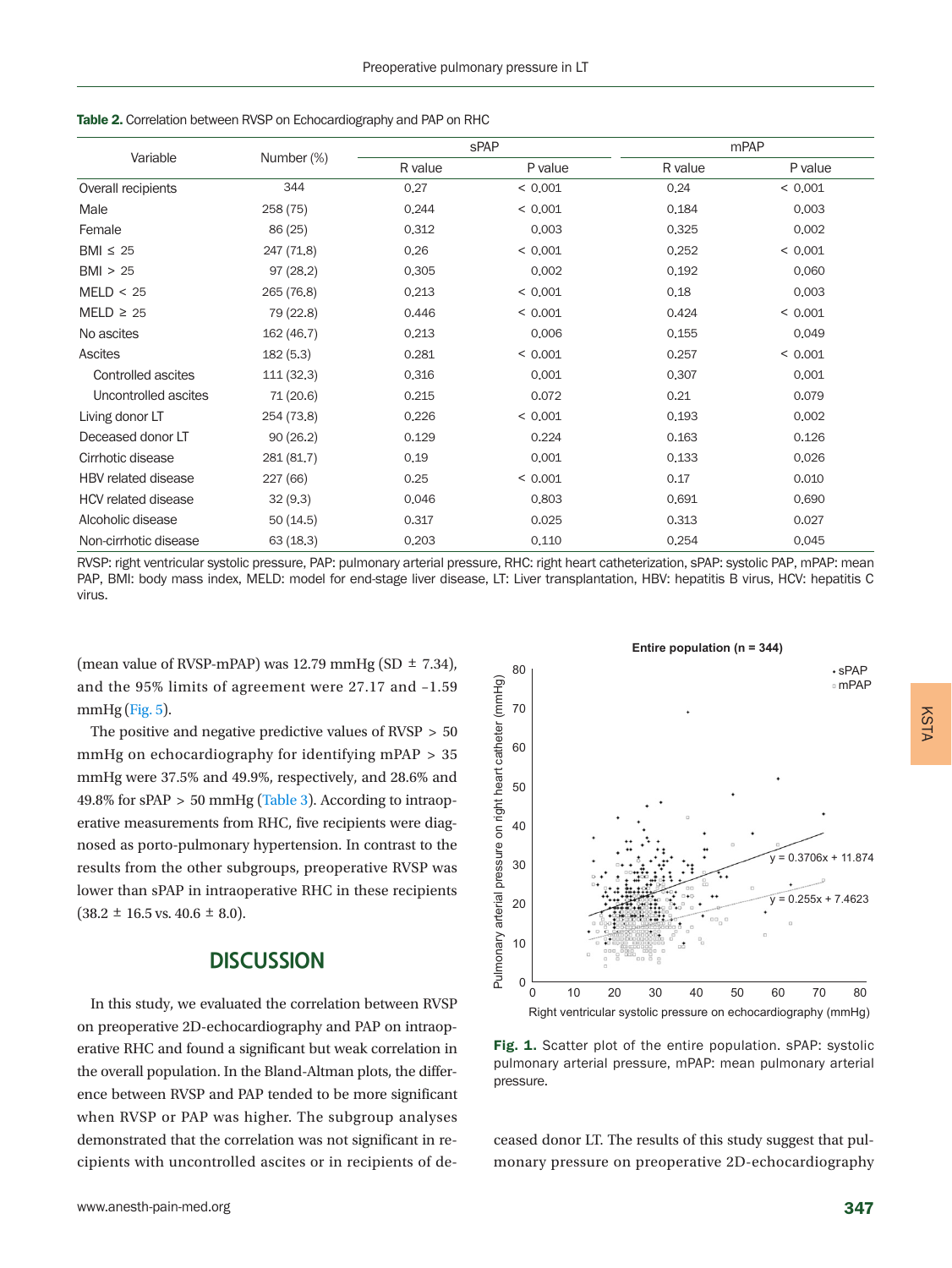<span id="page-4-0"></span>

Fig. 2. Scatter plots according to type of liver transplantation. sPAP: systolic pulmonary arterial pressure, mPAP: mean pulmonary arterial pressure.

<span id="page-4-1"></span>

Fig. 3. Scatter plots according to degree of ascites. sPAP: systolic pulmonary arterial pressure, mPAP: mean pulmonary arterial pressure.

does not predict intraoperative state adequately, especially when PAP or RVSP is high or in LT recipients of deceased donor type or with uncontrolled ascites. Moreover, predictive values for identifying PH with high risk for LT were poor in the entire population and subgroup analysis. Although 2D-echocardiography is an effective modality in screening for porto-pulmonary hypertension in LT candidates, our results question whether preoperative 2D-echocardiography

monitoring can reflect intraoperative pulmonary hemodynamics of LT recipients.

Survival after LT is highly dependent on cardiac function, and PAP is directly associated with clinical outcomes of LT [4,[7,13\]](#page-8-3). A graded association was shown between mPAP and mortality in the subgroup of patients with high pulmonary vascular resistance, and sPAP was associated with increased risk of hospitalization for cardiac disease [\[14–](#page-8-4)[16\]](#page-8-5).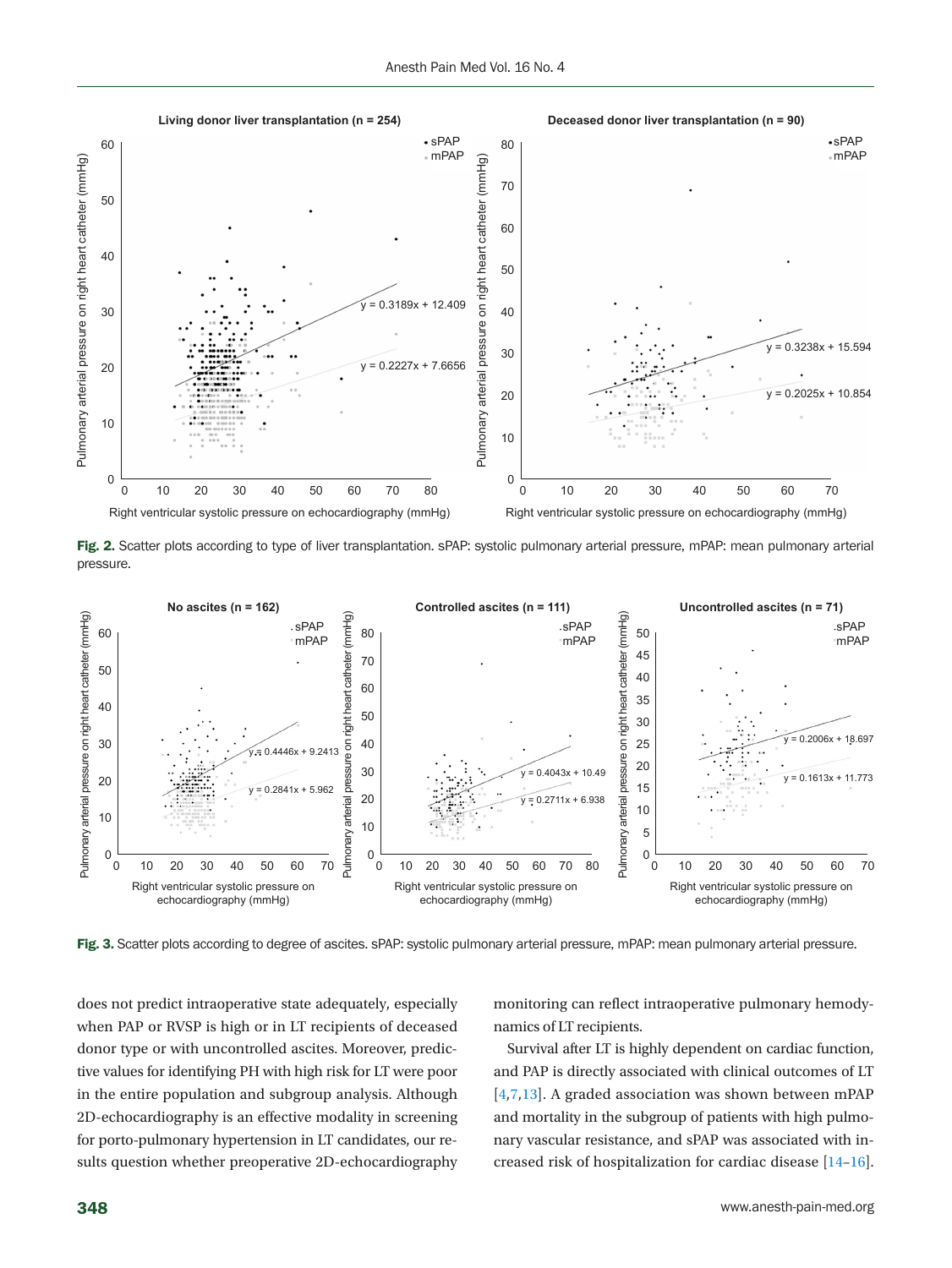

Fig. 4. Bland-Altman plot of systolic right ventricular pressure (RVSP) on preoperative echocardiography to systolic pulmonary arterial pressure (sPAP).

<span id="page-5-0"></span>

<span id="page-5-1"></span>Fig. 5. Bland-Altman plot of systolic right ventricular pressure (RVSP) on preoperative echocardiography to mean pulmonary arterial pressure (mPAP); the bias was 12.79 mmHg, and the 95% limits of agreement were 27.17 and -1.59 mmHg.

<span id="page-5-2"></span>Table 3. Predictive Values of RVSP > 50 mmHg to Detect Pulmonary Arterial Hypertension on RHC

| Variable                           | RVSP > 50<br>mmHg | $mPAP > 35$ mmHg detection |            |            | sPAP > 50 mmHg detection |             |            |
|------------------------------------|-------------------|----------------------------|------------|------------|--------------------------|-------------|------------|
|                                    |                   | <b>Number</b>              | <b>PPV</b> | <b>NPV</b> | Number                   | <b>PPV</b>  | <b>NPV</b> |
| Overall recipients ( $n = 344$ )   | 5                 | 3                          | 37,5       | 49.9       | 2                        | 28,6        | 49.8       |
| Male ( $n = 258$ )                 | 4                 | З                          | 42,9       | 49.9       | 2                        | 33,3        | 49.8       |
| Female $(n = 86)$                  | 1                 | $\Omega$                   | 0          | 49.7       | $\Omega$                 | $\mathbf 0$ | 49.7       |
| BMI < $25 (n = 247)$               | 0                 | 1                          | 100        | 50.1       | 0                        |             | 50         |
| BMI $\geq 25$ (n = 97)             | 5                 | 2                          | 28,6       | 49.2       | 2                        | 28,6        | 49.2       |
| $MELD < 25 (n = 247)$              | 4                 | 0                          | 0          | 49.6       | 0                        | 0           | 49.6       |
| $MELD \ge 25 (n = 97)$             | 1                 | 3                          | 75         | 50.5       | 2                        | 66.7        | 50,3       |
| No ascites ( $n = 162$ )           | 1                 | 1                          | 50         | 50         | 1                        | 50          | 50         |
| Ascites ( $n = 182$ )              | 4                 | 2                          | 33,3       | 49.7       | 1                        | 20          | 49.6       |
| Controlled ascites ( $n = 111$ )   | 3                 | 2                          | 40         | 49.8       | 1                        | 25          | 49,5       |
| Uncontrolled ascites ( $n = 71$ )  | 1                 | 0                          | 0          | 49.6       | 0                        | 0           | 49.6       |
| Living donor LT ( $n = 254$ )      | 2                 | 1                          | 33,3       | 49.9       | 0                        | $\Omega$    | 49.8       |
| Deceased donor LT $(n = 90)$       | 3                 | 2                          | 40         | 49.7       | 2                        | 40          | 49.7       |
| Cirrhotic disease ( $n = 281$ )    | 3                 | 1                          | 25         | 49.8       | $\Omega$                 | 0           | 49.7       |
| HBV related disease ( $n = 227$ )  | 2                 | 1                          | 33,3       | 49.9       | 0                        | $\Omega$    | 49.8       |
| HCV related disease ( $n = 32$ )   | 1                 | $\Omega$                   | 0          | 49.2       | $\Omega$                 | $\Omega$    | 49.2       |
| Alcoholic disease ( $n = 50$ )     | 1                 | 1                          | 50         | 50         | $\mathbf{1}$             | 50          | 50         |
| Non-cirrhotic disease ( $n = 63$ ) | 2                 | 2                          | 50         | 50         | 2                        | 50          | 50         |

RVSP: right ventricular systolic pressure, RHC: right heart catheterization, sPAP: systolic pulmonary arterial pressure, mPAP: mean pulmonary arterial pressure, PPV: Positive predictive value, NPV: Negative predictive value, BMI: body mass index, MELD: model for endstage liver disease, LT: Liver transplantation, HBV: hepatitis B virus, HCV: hepatitis C virus.

The use of RHC cannot always be justified as a screening tool due to invasiveness, but it is the only gold standard modality to confirm porto-pulmonary hypertension. Early studies demonstrated that echocardiography can be an effective tool for detecting PH in LT candidates [8,9], and these results have led to wide use of 2D-echocardiography as an initial

screening method to determine the need for RHC by screening for cardiac abnormalities or PH. However, predicting intraoperative PAP based on preoperative echocardiographic results can be influenced by other perioperative factors. Therefore, we evaluated the correlation between RVSP on preoperative 2D-echocardiography and PAP on intraoperaKSTA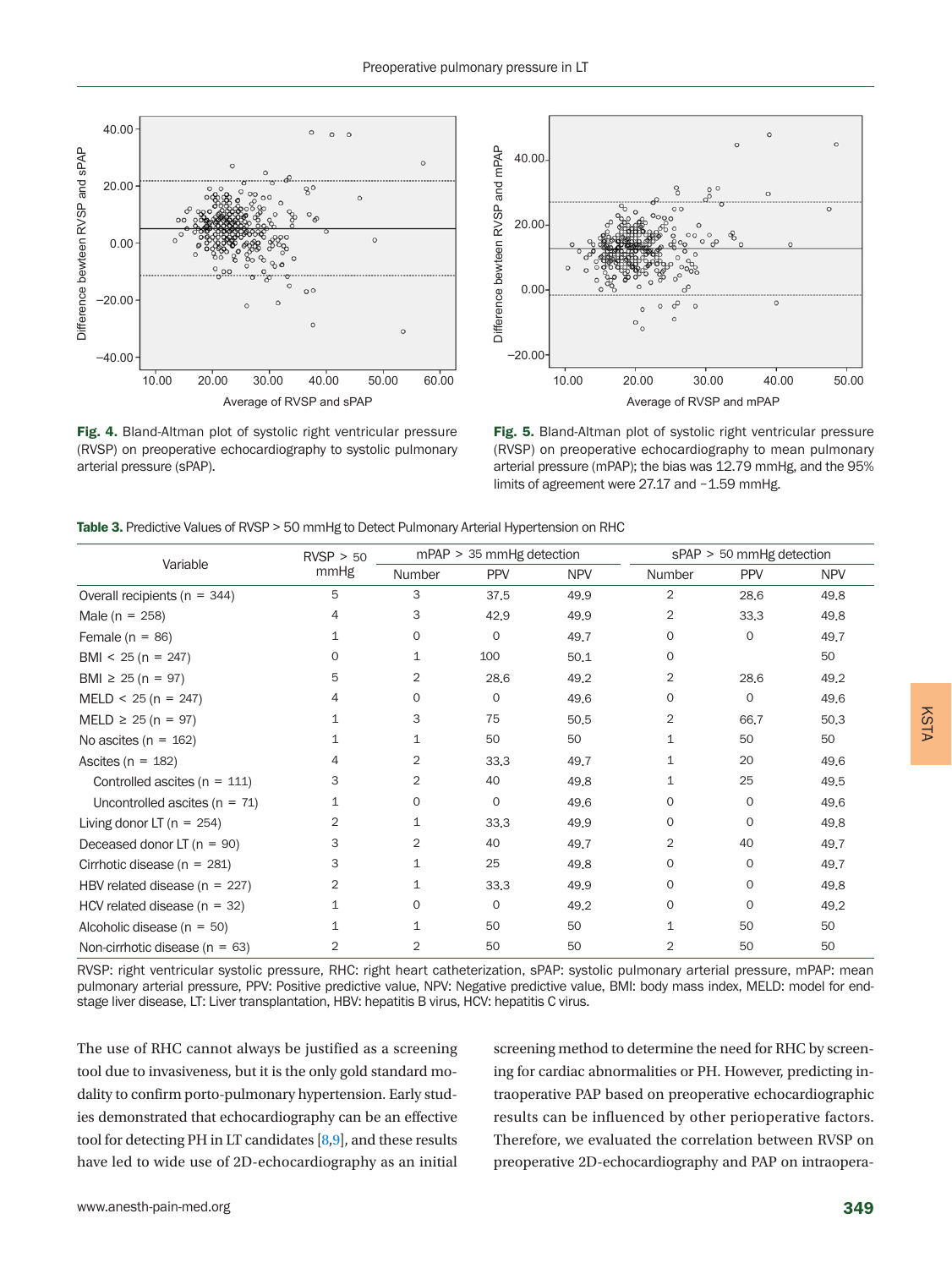tive RHC in a large cohort of total LT recipients and its subgroups.

Although several indexes and methods have been adopted to increase accuracy and reproducibility [\[17\]](#page-8-6), correlations between RVSP on 2D-echocardiography and PAP on RHC have been reported to be weak in the general population [7]. Methods to improve accuracy include measuring tricuspid annular plane systolic excursion, two-dimensional strain, tissue Doppler echocardiography, the speckle tracking method, acceleration time across the pulmonic valve, the pulmonary artery regurgitant jet method, and the tricuspid regurgitant jet method [\[18\]](#page-8-4). The most commonly used method is to measure the maximum velocity of the tricuspid regurgitant jet, which was used in this study.

In this study, the correlation between preoperative RVSP on 2D-echocardiography and intraoperative PAP on RHC was significant but weak, and the following inherent limitations might be related to this result. First, 2D-echocardiography was performed in the preoperative period, while PAP was measured intraoperatively by RHC. There is a difference in physiologic status between pre- and intraoperative periods. Second, the echocardiography beam cannot always be parallel to the tricuspid regurgitant jet when obtaining maximum velocity [\[19\]](#page-8-7). Third, distal obstruction such as right ventricular outlet obstruction, pulmonic valve stenosis, or supravalvular stenosis might be present [18]. Lastly, the continuous wave Doppler spectrum can be suboptimal or absent. In patients with limited echocardiographic view, contrast agent can be considered to enhance the velocity signal [\[20](#page-8-8)[,21\]](#page-8-9). Another possibility is related to the time gap from 2D-echocardiography to LT. Due to the retrospective nature of this study, preoperative echocardiographic assessment was not repeated in candidates with normal findings, and this gap was inconsistent among study participants.

Unlike the overall population in which preoperative RVSP far exceeded intraoperative sPAP on RHC, preoperative RVSP slightly underestimated intraoperative sPAP in recipients diagnosed with porto-pulmonary hypertension by RHC. This result corresponds well with previous studies in that, while diagnostic value of 2D-echocardiography is pronounced in patients with moderate to severe PH, a weak correlation with pulmonary pressure was reported among LT candidates overall [7–9]. Our predictive values for identifying clinically significant PH are lower that those of one previous study [9], owing to the following differences in clinical setting. First, we evaluated the predictive value of preoperative RVSP for identifying intraoperative PH. Unlike a

comparison between simultaneous measurements, induction of general anesthesia before catheter insertion as well as the time gap might have affected the results because anesthetics affect pulmonary hemodynamics [\[22\]](#page-8-10). Second, the study used a larger cohort and enrolled results of 2D-echocardiography performed in various clinical settings other than echocardiographic laboratories. Echocardiographic imaging is more difficult when related to position of the patient, lack of cooperation, tachypnea or artificial ventilation, and other factors [\[23](#page-8-11)]. Inter- and intra-observer variability of echocardiographic assessment can be pronounced in less experienced hands [\[24\]](#page-8-12). The strength of this study is that the results reflect the correlations of real-world practice in various clinical settings of LT recipients and are presented according to these subgroups.

In recipients with ascites, only the group with uncontrolled ascites showed a non-significant correlation. This result could be related to increased intra-abdominal pressure that might have affected right atrial pressure by altering venous return [\[25\]](#page-8-13). Previous studies on the effect of increased intra-abdominal pressure on the circulatory system have reported inconsistent results. While initial studies assumed that venous return would increase following intra-abdominal pressure, subsequent studies showed a decreased venous return [\[26](#page-8-14)]. To explain these contradictory results, a hypothesis that vascular waterfall occurs in the inferior vena cava at diaphragm level was proposed. The waterfall phenomenon was demonstrated in an animal study and is presumed to interact with intra-abdominal pressure, inferior vena cava pressure, and transmural closing pressure of the inferior vena cava [\[27](#page-8-15)].

Although 2D-echocardiography can be clinically valuable in screening PH in LT candidates, our findings suggest that preoperative 2D-echocardiography might not be sufficient for predicting intraoperative state. That is because some of the clinical settings in this study are inevitable; moreover, diagnostic criteria of porto-pulmonary hypertension require direct measurements from RHC such as mPAP, pulmonary vascular resistance, and pulmonary capillary wedge pressure. Thus, it is reasonable to consider intraoperative RHC actively for recipients at risk. Also, selection of LT candidates for preoperative RHC and measures to improve quality of preoperative 2D-echocardiography is an important issue that was not resolved by this study. The efficacy of intraoperative echocardiography and the correlation with RHC during LT procedures are beyond the scope of this study and require further randomized investigations.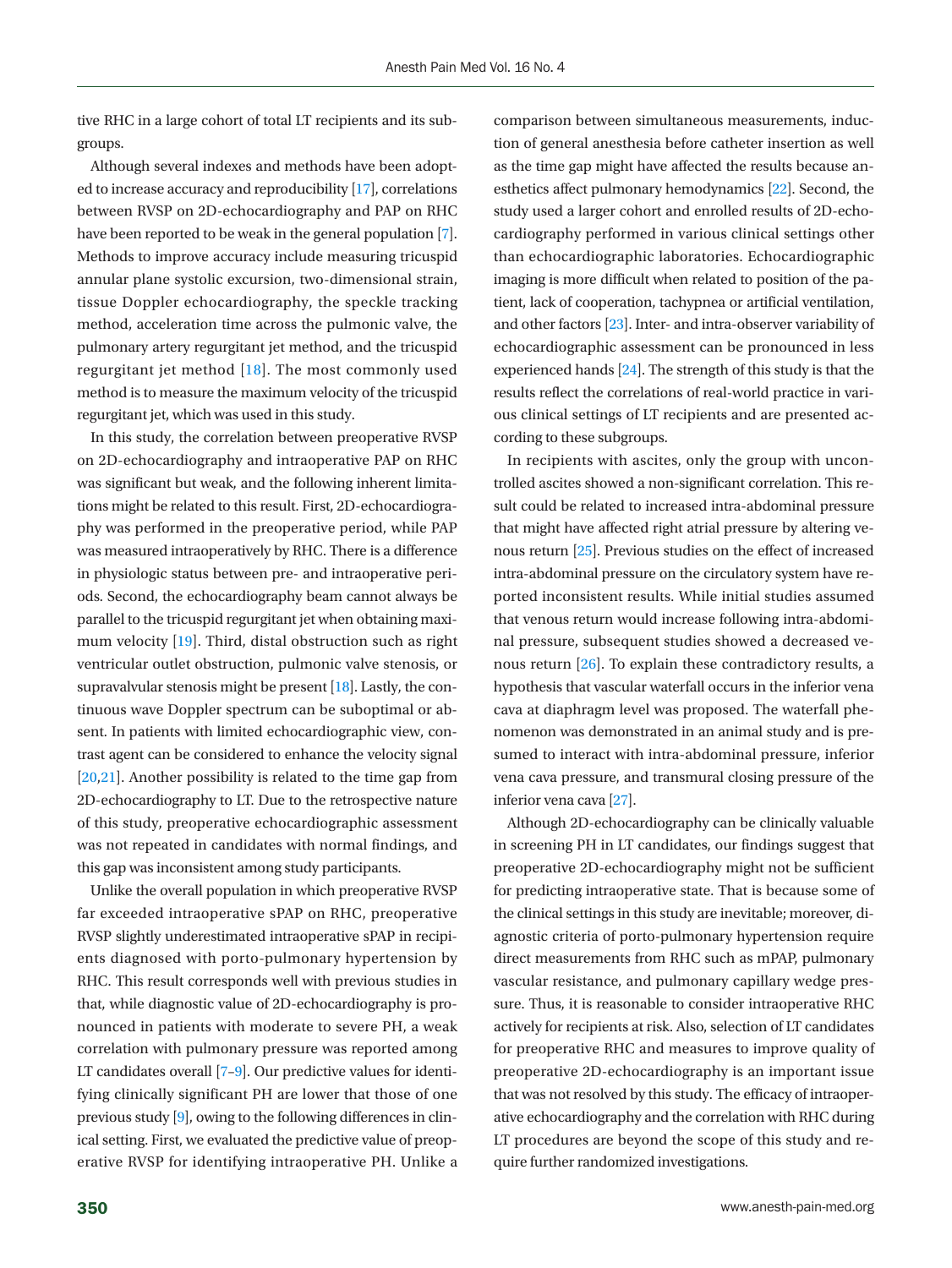Our study was limited by its retrospective design and potential selection bias. Different time intervals from preoperative 2D-echocardiography to surgery also might have caused variability. Sensitivity and specificity for detecting PH could not be analyzed because patients with marked elevation of PAP were allocated for transplantation only after successful treatment. Lastly, the association with clinical outcome was not analyzed in this study. Despite these limitations, this is the first study validating preoperative 2D-echocardiography for predicting intraoperative PAP in LT recipient subgroups.

In LT recipients, the correlations between RVSP on preoperative 2D-echocardiography and PAP on intraoperative RHC are significant but weak. Preoperative 2D-echocardiography might not be reliable in predicting intraoperative pulmonary hemodynamics, and it is reasonable to consider intraoperative RHC for recipients at risk of PH.

# **CONFLICTS OF INTEREST**

No potential conflict of interest relevant to this article was reported.

## **DATA AVAILABILITY STATEMENT**

The datasets generated during and/or analyzed during the current study are available from the corresponding author on reasonable request.

## **AUTHOR CONTRIBUTIONS**

<span id="page-7-0"></span>Conceptualization: Jungchan Park, Myung Soo Park, Gaab Soo Kim. Formal analysis: Keoungah Kim. Funding acquisition: Gaab Soo Kim. Methodology: Seung-Hwa Lee, Gaab Soo Kim. Project administration: Ah Ran Oh, Gyu-Seong Choi. Visualization: Myung Soo Park, Ji-Hye Kwon, Keoungah Kim. Writing - original draft: Jungchan Park, Myung Soo Park. Writing - review & editing: Gaab Soo Kim. Investigation: Myung Soo Park, Gyu-Seong Choi. Resources: Jungchan Park. Software: Ah Ran Oh. Supervision: Seung-Hwa Lee, Jong Man Kim, Gaab Soo Kim. Validation: Jong Man Kim.

## **ORCID**

Jungchan Park, https://orcid.org/0000-0002-7794-3547 Myung Soo Park, https://orcid.org/0000-0001-7832-4513 Ji-Hye Kwon, https://orcid.org/0000-0002-8899-0699

www.anesth-pain-med.org 351

Ah Ran Oh, https://orcid.org/0000-0002-8076-5104 Seung-Hwa Lee, https://orcid.org/0000-0001-5508-7519 Gyu-Seong Choi, https://orcid.org/0000-0003-2545-3105 Jong Man Kim, https://orcid.org/0000-0002-1903-8354 Keoungah Kim, https://orcid.org/0000-0002-4924-1046 Gaab Soo Kim, https://orcid.org/0000-0002-9383-2652

# <span id="page-7-2"></span>**REFERENCES**

- <span id="page-7-3"></span>1. Salgia RJ, Goodrich NP, Simpson H, Merion RM, Sharma [P.](https://doi.org/10.1007/s10620-014-3065-y) [Outcomes of liver transplantation for porto-pulmonary hyper](https://doi.org/10.1007/s10620-014-3065-y)[tension in model for end-stage liver disease era. Dig Dis Sci](https://doi.org/10.1007/s10620-014-3065-y) [2014; 59: 1976-82.](https://doi.org/10.1007/s10620-014-3065-y)
- <span id="page-7-1"></span>2[. Houlihan DD, Holt A, Elliot C, Ferguson JW. Review article: liv](https://doi.org/10.1111/apt.12140)[er transplantation for the pulmonary disorders of portal hyper](https://doi.org/10.1111/apt.12140)[tension. Aliment Pharmacol Ther 2013; 37: 183-94.](https://doi.org/10.1111/apt.12140)
- 3. [Krowka MJ, Fallon MB, Kawut SM, Fuhrmann V, Heimbach JK,](https://www.ncbi.nlm.nih.gov/pubmed/27326810) [Ramsay MA, et al. International Liver Transplant Society Prac](https://www.ncbi.nlm.nih.gov/pubmed/27326810)[tice Guidelines: diagnosis and management of Hepatopulmo](https://www.ncbi.nlm.nih.gov/pubmed/27326810)[nary syndrome and Portopulmonary hypertension.](https://www.ncbi.nlm.nih.gov/pubmed/27326810) Transplantation 2016; 100: 1440-52.
- 4. [Krowka MJ, Plevak DJ, Findlay JY, Rosen CB, Wiesner RH, Krom](https://doi.org/10.1053/jlts.2000.6356)  [RA. Pulmonary hemodynamics and perioperative cardiopul](https://doi.org/10.1053/jlts.2000.6356)[monary-related mortality in patients with portopulmonary hy](https://doi.org/10.1053/jlts.2000.6356)[pertension undergoing liver transplantation. Liver](https://doi.org/10.1053/jlts.2000.6356) Transpl 2000; 6: 443-50.
- <span id="page-7-4"></span>5. Gwak MS, Kim JA, Kim GS, Choi SJ, Ahn H, Lee JJ, et al. Incidence of severe ventricular arrhythmias during pulmonary artery catheterization in liver allograft recipients. Liver [Transpl](https://doi.org/10.1002/lt.21300) [2007; 13: 1451-4.](https://doi.org/10.1002/lt.21300)
- <span id="page-7-5"></span>6. Galiè N, Humbert M, [Vachiery JL, Gibbs S, Lang I, Torbicki A,](https://doi.org/10.1183/13993003.01032-2015) [et al. 2015 ESC/ERS Guidelines for the diagnosis and treatment](https://doi.org/10.1183/13993003.01032-2015) [of pulmonary hypertension: The Joint Task Force for the Diag](https://doi.org/10.1183/13993003.01032-2015)[nosis and Treatment of Pulmonary Hypertension of](https://doi.org/10.1183/13993003.01032-2015) the European Society of Cardiology (ESC) and the European Respiratory Society (ERS): endorsed by: Association for European Paediatric and Congenital Cardiology (AEPC), International Society for Heart and Lung Transplantation (ISHLT). Eur Respir J 2015; 46: 903-75.
- 7. [Janda S, Shahidi N, Gin K, Swiston J. Diagnostic accuracy of](https://doi.org/10.1136/hrt.2010.212084) [echocardiography for pulmonary hypertension: a systematic](https://doi.org/10.1136/hrt.2010.212084) [review and meta-analysis. Heart 2011; 97: 612-22.](https://doi.org/10.1136/hrt.2010.212084)
- 8. [Kim WR, Krowka MJ, Plevak DJ, Lee J, Rettke SR, Frantz RP, et](https://doi.org/10.1053/jlts.2000.7573) [al. Accuracy of Doppler echocardiography in the assessment of](https://doi.org/10.1053/jlts.2000.7573) [pulmonary hypertension in liver transplant candidates. Liver](https://doi.org/10.1053/jlts.2000.7573)  [Transpl 2000; 6: 453-8.](https://doi.org/10.1053/jlts.2000.7573)
- <span id="page-7-6"></span>9. Cotton CL, Gandhi S, Vaitkus PT, Massad MG, Benedetti E,